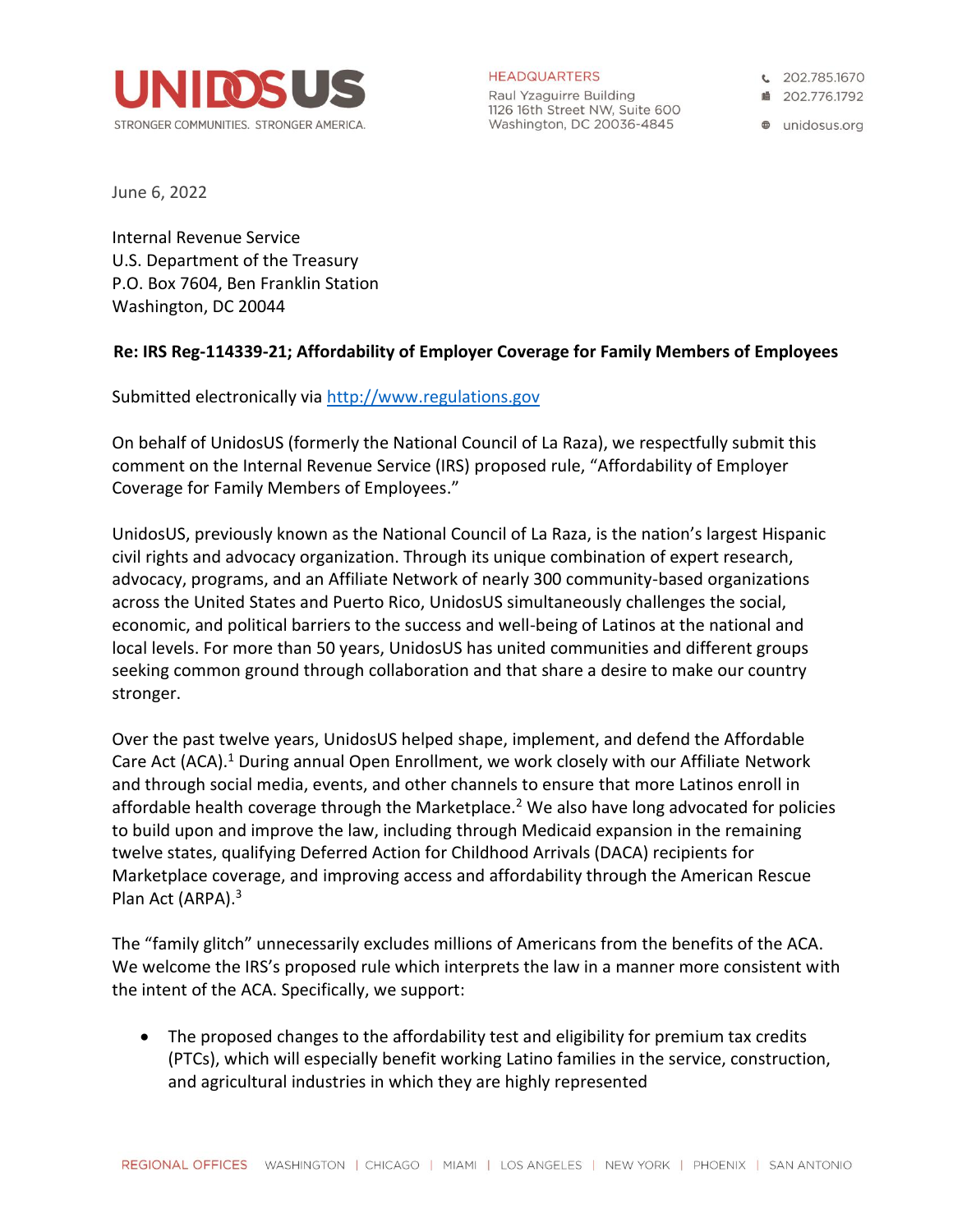• The proposed changes to the minimum value of coverage to ensure that families receive coverage that is affordable and comprehensive, with access to inpatient and physician services

# *Proposed changes to the affordability test and eligibility for PTCs will benefit working Latino families.*

Despite progress following implementation of the ACA, Latinos are still far more likely to be uninsured (20%) than are non-Hispanic Whites (7.8%).<sup>4</sup> Under the previous administration, the rate of uninsured Latinos began moving in the wrong direction, particularly for children. By 2019, more than 9% of Latino children were uninsured (an increase from 7.9% in 2017).<sup>5</sup> Nearly 5 million individuals would benefit from fixing the family glitch, and children are more than 40% of the 5 million. 6

The Medicaid disenrollment freeze in effect throughout the COVID-19 public health emergency (PHE) has helped to keep the uninsured rate lower than it might otherwise have been. When the freeze ends, as many as 2.4 million Latino children will be at risk of losing health coverage.<sup>7</sup> Yet many people who will no longer be eligible for Medicaid will still be eligible for Marketplace coverage. By fixing the family glitch, even more working families will be able to qualify for affordable health insurance and be less likely to go without coverage.

Latinos are also likely to greatly benefit from the proposed changes given the industries in which many of them work. Fixing the family glitch is estimated to significantly benefit workers in the service, construction, and agricultural industries. 8 Latinos make up 35% of construction workers, more than 25% of crop production workers, and a disproportionate share of service workers.<sup>9</sup>

For many employees in these occupations, even if they do receive an "affordable" offer of employer-sponsored insurance (i.e., 9.61% of household income based on the cost of self-only coverage this year), it is unlikely to be sufficient to allow them to sustainably cover their entire family. Tragically, such an offer would also effectively bar their family members from accessing coverage in the Marketplace, where PTCs and cost-sharing reductions would otherwise be available.

The current rule can lead families to enroll in higher-cost job-based coverage, despite the availability of more affordable, comprehensive coverage on the Marketplace. This poses an even greater obstacle during the ongoing economic crisis as we emerge from the pandemic. The proposed changes will ensure that more Latinos qualify for lower-cost Marketplace coverage and will benefit uninsured individuals who might decide to forgo coverage altogether because of high costs.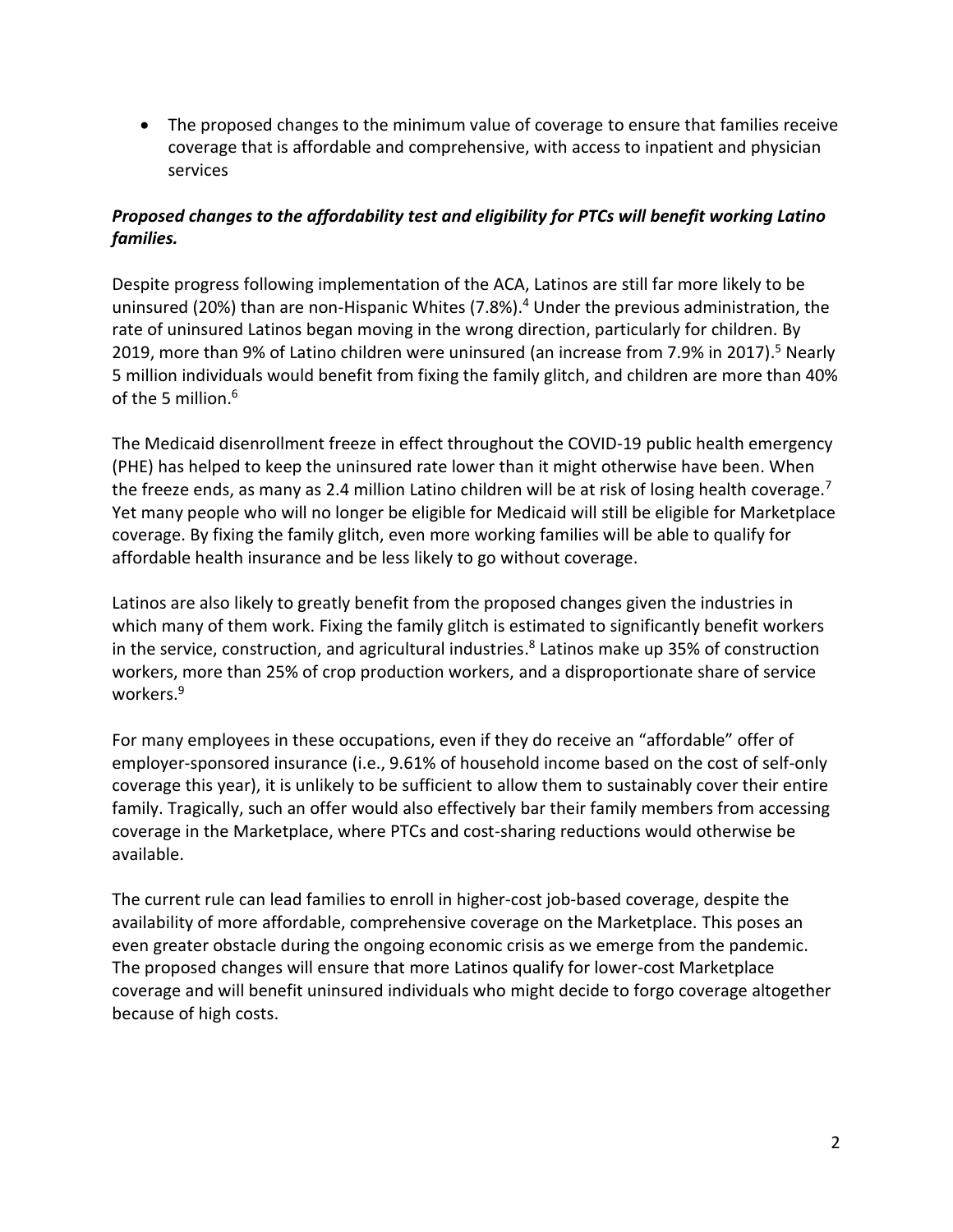## *Proposed changes to the minimum value rule will help to ensure that more Latino families can access affordable comprehensive coverage.*

The rule also provides that current minimum value requirements (i.e., plans must cover at least 60% of the total allowed costs of benefits provided under the plan as well as substantial coverage of inpatient hospital services and physician services) apply for both employees and related individuals. As the proposed rule explains, without these additional changes, the revisions to the affordability test would be insufficient and would undermine the comprehensiveness of the benefits a family member would otherwise receive.

By expanding the 60% minimum value rule and ensuring access to employer-sponsored insurance with substantial coverage of inpatient hospital services and physician services for both employees and related individuals, the proposed rule will improve the quality of health coverage for which Latino families are eligible.

# *Additional considerations should be taken into account for families with differing source of coverage.*

While the changes in the proposed rule will improve working Latino families' access to affordable, comprehensive health coverage, it will likely result in families being splintered between different sources of coverage (e.g., an employee parent with job-based coverage, with their spouse and child or children covered through the Marketplace).

Under these circumstances, families will need to contend with different provider networks, deductibles, open enrollment periods, appeals and grievance procedures, and other parameters unique to their different health plans. This could present difficulties, particularly for those with limited English proficiency or lower rates of health literacy.

Given this, UnidosUS urges the Department of the Treasury and the IRS to work with the U.S. Department of Health and Humans Services (HHS) and the Centers for Medicare and Medicaid Services to ensure that individuals who will benefit from the proposed rule are aware of culturally responsive, linguistically appropriate resources for consumer health assistance and navigation.

For its part, the Treasury, in coordination with HHS and the U.S. Department of Labor, should issue tri-agency guidance and consumer-friendly resources to help families navigate challenges that arise from splintered coverage arrangements. This could include publishing resources that clarify the applicability of key consumer protections and benefit requirements (e.g., essential health benefits and first-dollar coverage of preventive services) by plan type.

#### **Conclusion**

We appreciate the IRS and Department of the Treasury's efforts to improve access to quality, affordable health coverage as our nation continues to recover from the health and economic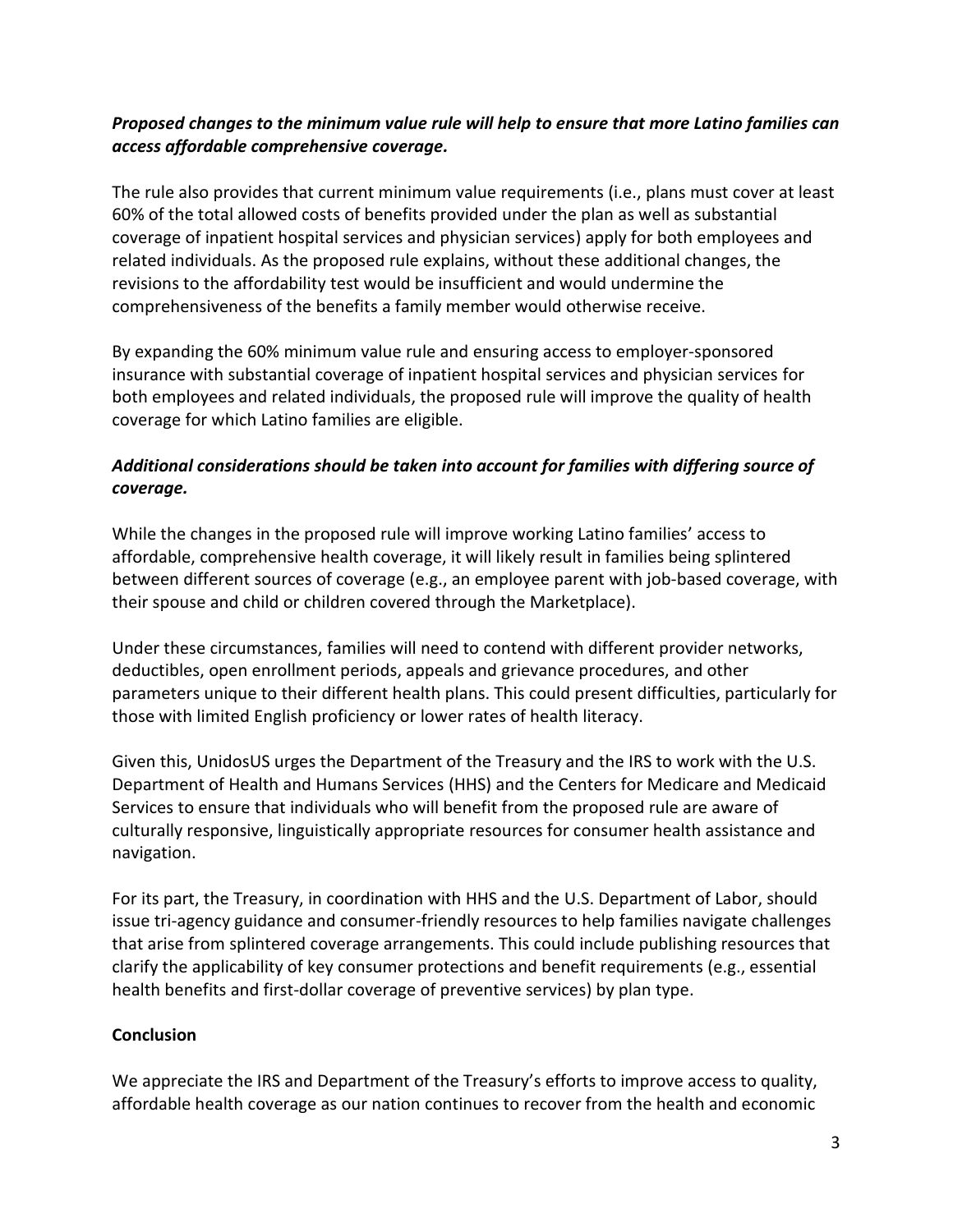crises. Should you have any questions or need further information, please contact Matthew Snider at **msnider@unidosus.org**.